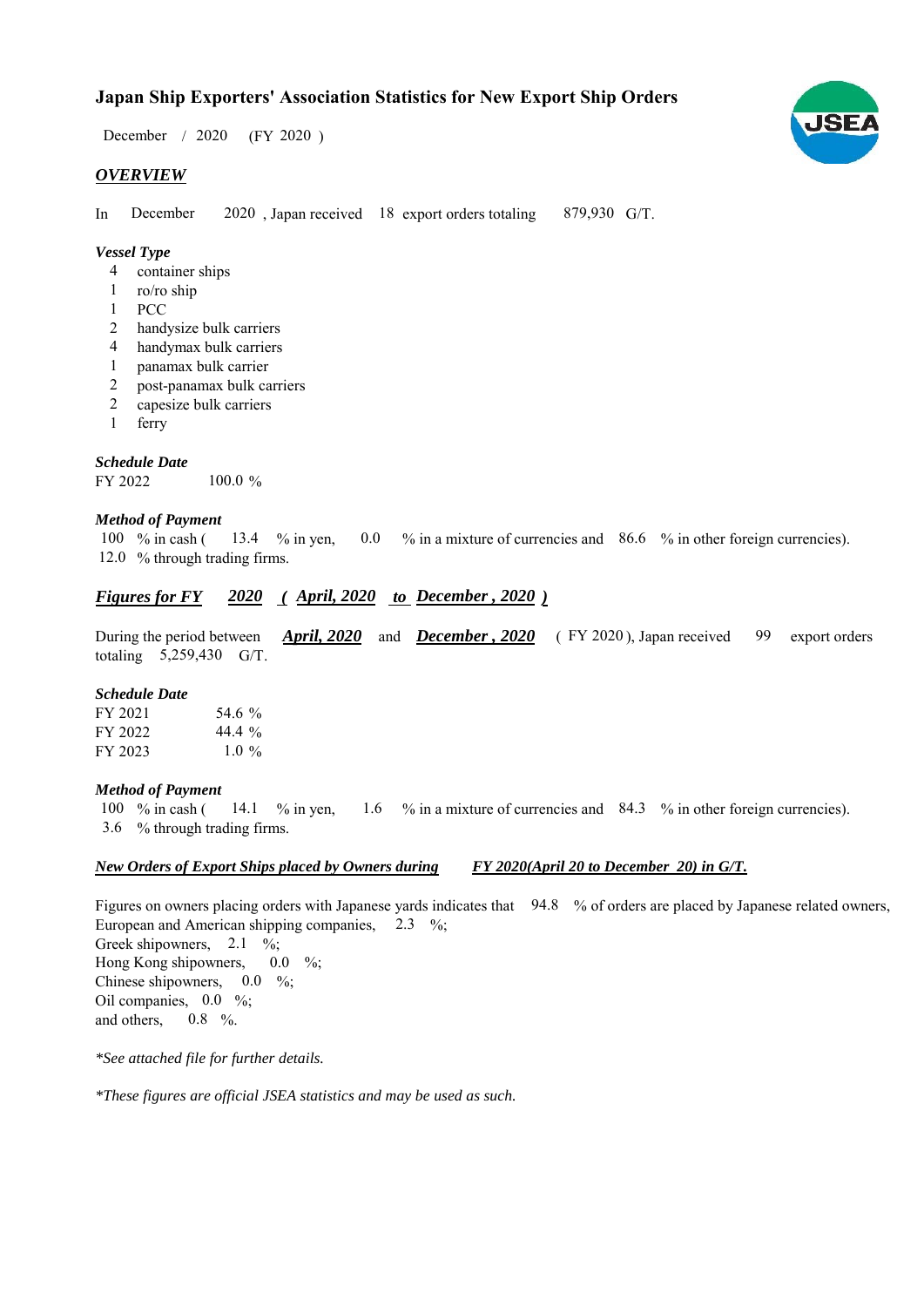# Based on Fiscal Year

No. G/T No. G/T No. G/T No. G/T No. G/T No. G/T No. G/T No. G/T General Cargos ( 13 604,920 9 634,100 0 0 4 187,650 6 318,750 6 352,100 25 1,492,600 29 1,773,050 Bulk Carriers | 146 6,590,050 21 1,026,800 10 491,000 7 329,800 6 244,800 11 526,800 55 2,619,200 88 4,010,750 Tankers | 24 | 1,258,026 || 6 | 248,500 | 3 | 218,000 | 3 | 224,000 | 0 | 0 | 18 | 1,146,600 || 28 | 1,547,800 Combined Carriers 0 0 0 0 0 0 0 0 0 0 0 0 0 0 0 0 Others ( 0 0 0 0 0 0 0 0 0 0 0 0 0 1 1,030 1 1,030 1 Total 183 8,452,996 36 1,917,000 16 939,500 14 735,450 15 787,550 18 879,930 99 5,259,430 146 7,332,630 FY 2020 / FY2019 (%) \* 79.1 61.8 111.3 88.1 115.8 95.8 82.4 \*\* 80.2 In CGT 3,720,531 884,378 374,431 325,448 363,763 408,733 2,356,753 3,327,989 Apr 20 to Aug 20 September 2020 October 2020 Description Apr 19 to Mar 20 November 2020 December 2020 Apr 20 to Dec 20 Jan 20 to Dec 20

*Figures for shipbuilding orders of 500 G/T and over for export as steel vessels placed with JSEA members are covered.*

\*FY 2019/FY2018

\*\*Calendar Year 2020

JSEA (January 2021)

# New Export Orders Placed in December 2020 (FY 2020)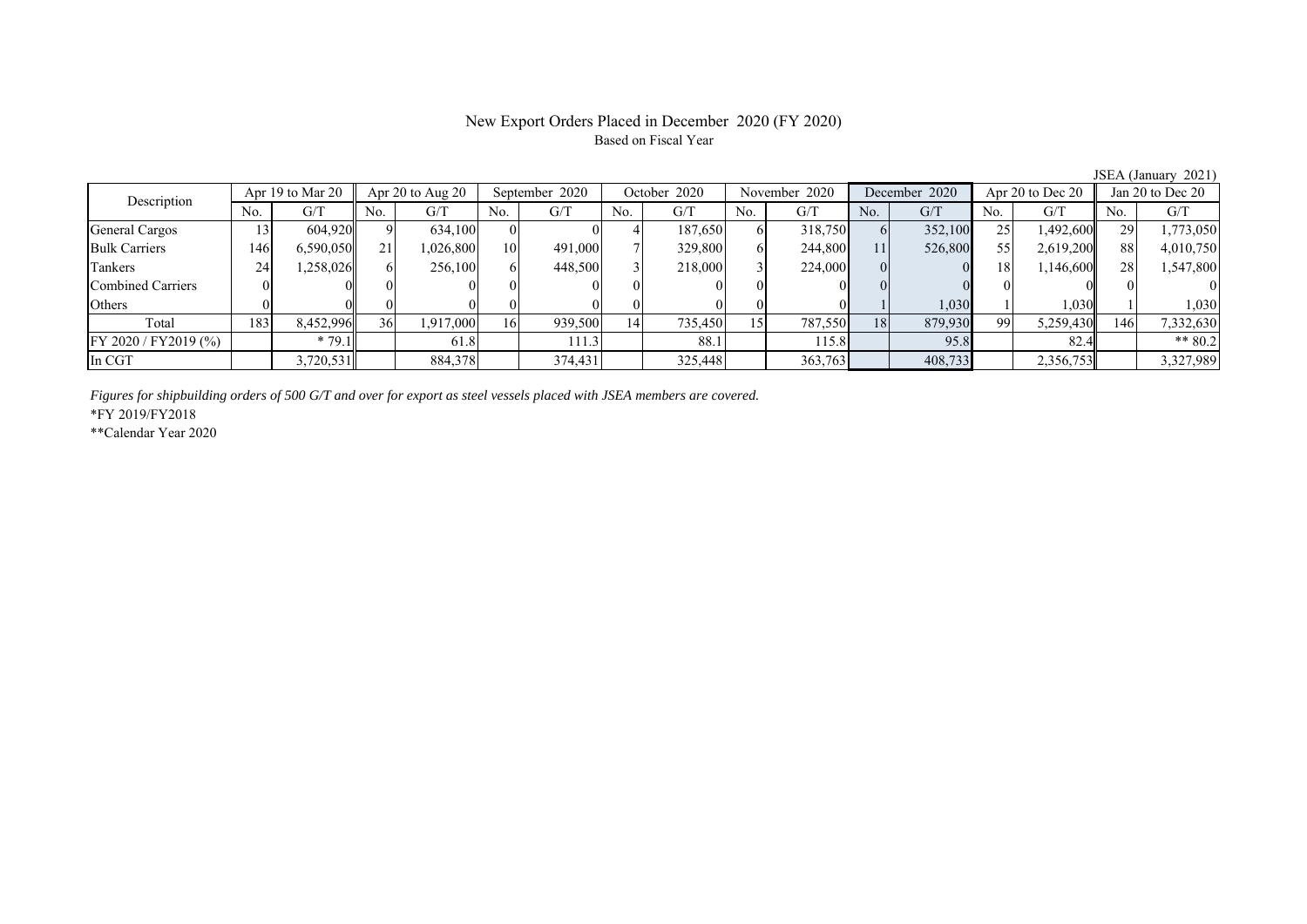### Export Ships Delivered in December 2020 (FY 2020) Based on Fiscal Year

No. G/T No. G/T No. G/T No. G/T No. G/T No. G/T No. G/T No. G/T General Cargos ( 17 | 1,548,302 | 0 0 0 3 | 65,060 2 49,334 2 28,601 3 143,368 10 286,363 13 342,337 Bulk Carriers 207 9,193,470 86 3,857,603 12 598,917 15 562,543 13 497,828 5 200,558 131 5,717,449 200 9,024,738 Tankers | 58| 4,014,301|| 16| 707,291| 1| 29,462| 4| 102,551| 2| 190,239| 1| 21,326| 24| 1,050,869|| 39| 1,865,785 Combined Carriers 0 0 0 0 0 0 0 0 0 0 0 0 0 0 0 0 Others 0 0 0 0 0 0 0 0 0 0 0 0 0 0 0 0 Total 282 14,756,073 102 4,564,894 16 693,439 21 714,428 17 716,668 9 365,252 165 7,054,681 252 11,232,860 FY 2020 / FY2019 (%) \* 133.5 76.3 53.7 35.9 86.6 75.5 66.7 \*\* 82.2 In CGT | | 6,607,661| | 2,037,206| | 301,688| | 371,608| | 315,385| | 188,015| | 3,213,902|| | 5,003,309 Description Apr 19 to Mar 20 Apr 20 to Aug 20 September 2020 October 2020<br>No. 6/T No. 6/T No. 6/T No. 6/T November 2020 December 2020 Apr 20 to Dec 20 Jan 20 to Dec 20

*Deliveries of new shipbuilding orders of 500 G/T and over for export as steel vessels placed with JSEA members are covered.*

\*FY 2019/FY2018

\*\*Calendar Year 2020

JSEA (January 2021)